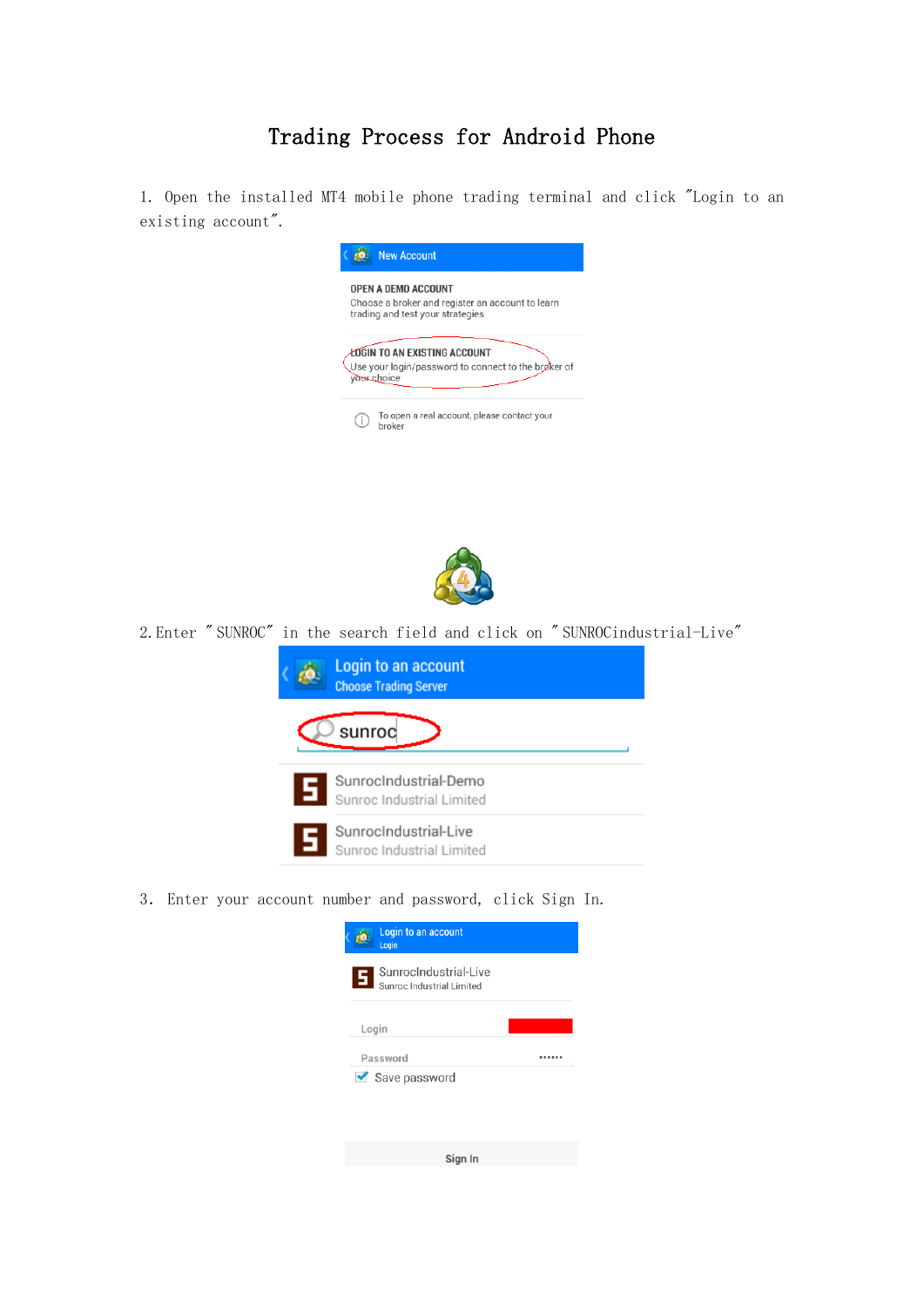4.After logging in successfully, you can see the funds on the account, click







5.Enter the market quotes page to see the gold price and silver price.

| <b>Quotes</b> |        |                         |
|---------------|--------|-------------------------|
| GOLD          |        | 1 2 3 4 8 5 1 2 3 5 3 5 |
| <b>SILVER</b> | 14.680 | 14.730                  |

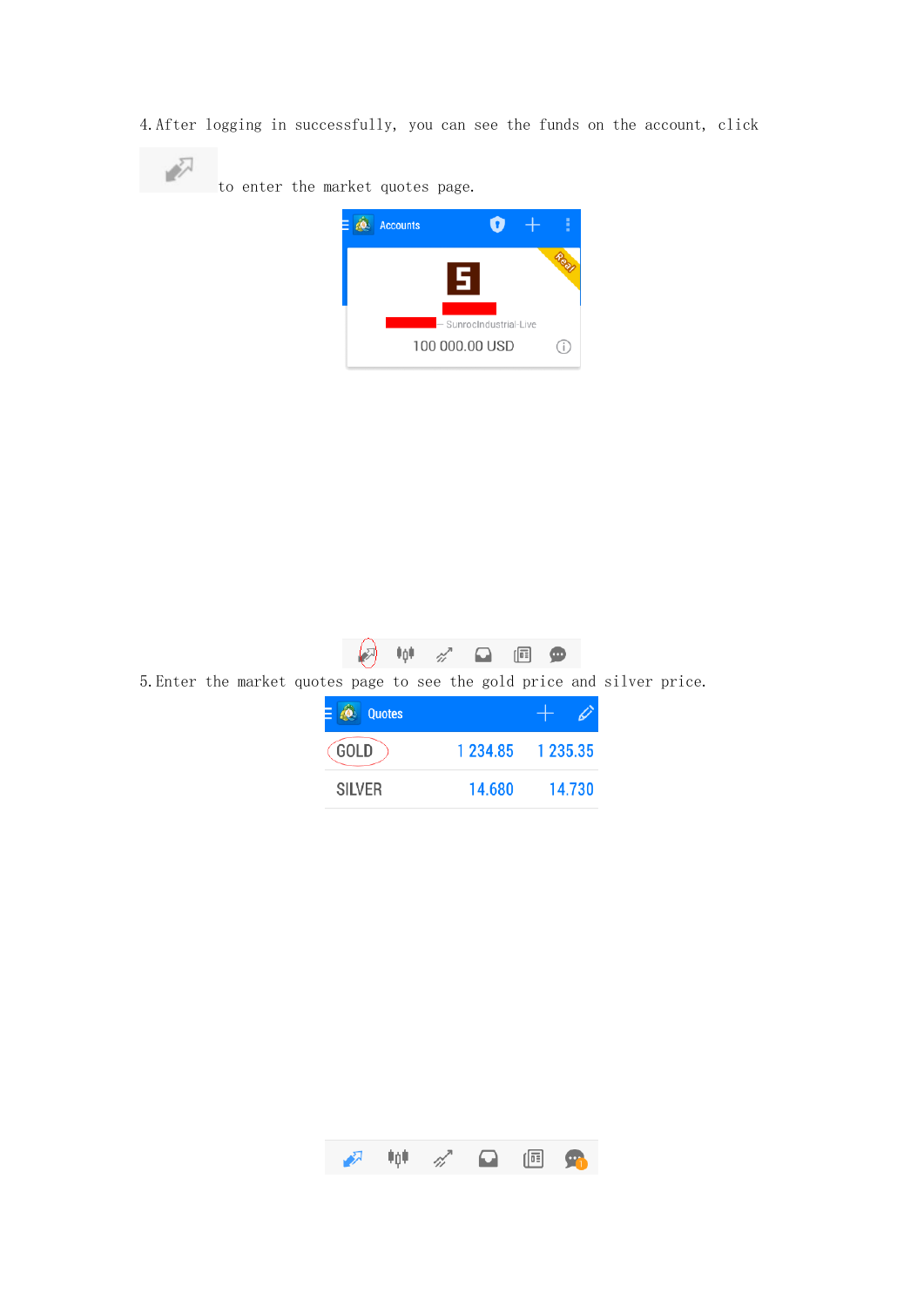6.Select the order type, long press "GOLD" will pop up a new window, select "new order"

| Quotes             |         |                   |
|--------------------|---------|-------------------|
| <b>GOLD</b>        |         | 1 234.85 1 235.35 |
| <b>SILVER</b>      | 14.680  | $-14.730$         |
| <b>USDCHE</b>      | 0.99699 | 0.99730           |
| <b>GOLD</b>        |         |                   |
| New order          |         |                   |
| Open chart         |         |                   |
| Symbol properties  |         |                   |
| Advanced view mode |         |                   |

7. Select "Instant Execution", the number of lots can be input freely, or select the left and right to increase or decrease the number of lots. After confirming the price, click "SELL" or "BUY" to place an order.

|      | GOLD<br>GOLD |                   |         |            |               |
|------|--------------|-------------------|---------|------------|---------------|
|      |              | Instant Execution |         |            |               |
| $-1$ | $-0.1$       | 1.00              |         | $+0.1$     | $+1$          |
|      |              | 1234.85           | 1235.35 |            |               |
|      | 0.00         |                   |         | 0.00       |               |
|      |              | Deviation 0       |         |            |               |
|      |              |                   |         |            | 1 2 3 5 . 3 5 |
|      |              |                   |         |            | 1 235.25      |
|      |              |                   |         |            | 1 235.15      |
|      |              |                   |         |            | 1 235.05      |
|      |              |                   |         |            | 1 234.95      |
|      |              |                   |         |            | 1 2 3 4 . 8 5 |
|      | <b>SELL</b>  |                   |         | <b>BUY</b> |               |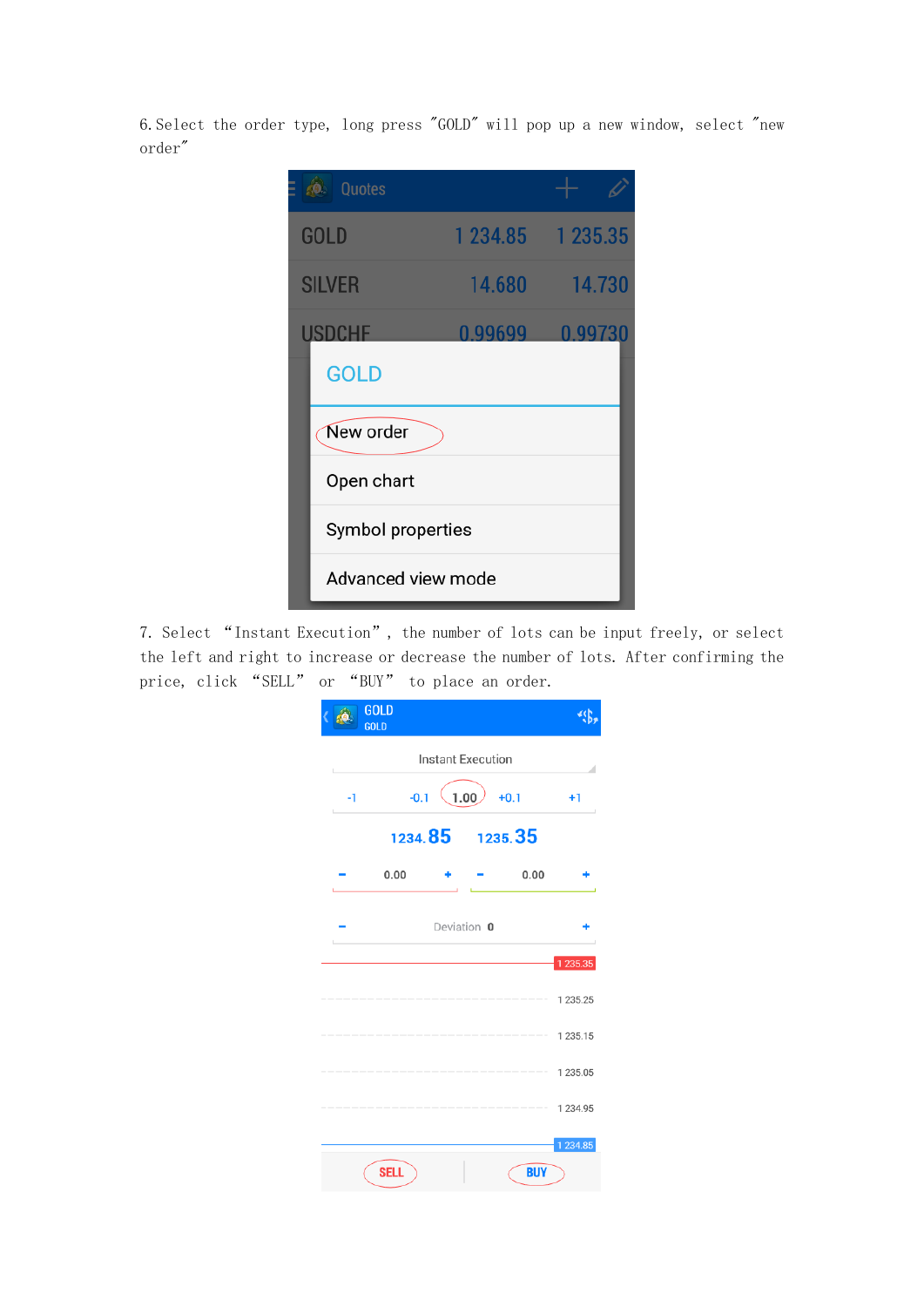8. After the order is placed, "Order has been placed in queue."" and "Order is open" will pop up.



9. After successful order placement, the system will automatically transfer to the trading page, you can check the price and lot size of the order.

| <b>Trade</b>                                           |  |
|--------------------------------------------------------|--|
| Balance: 3000 511.26                                   |  |
| Equity: 307.86                                         |  |
| Free margin: 9892 007.86                               |  |
| Margin Level (%): 299857.81                            |  |
| Margin: 3300.00                                        |  |
| Positions                                              |  |
| <b>GOLD, buy 1.00</b><br>$1345.42 \rightarrow 1344.90$ |  |
| <b>GOLD, buy 1.00</b><br>$1345.30 \rightarrow 1344.90$ |  |
| <b>GOLD, buy 1.00</b><br>$1345.34 - 1344.90$           |  |
| BTCUSD, sell 0.10<br>$7954.55 - 8445.19$               |  |
|                                                        |  |
|                                                        |  |
|                                                        |  |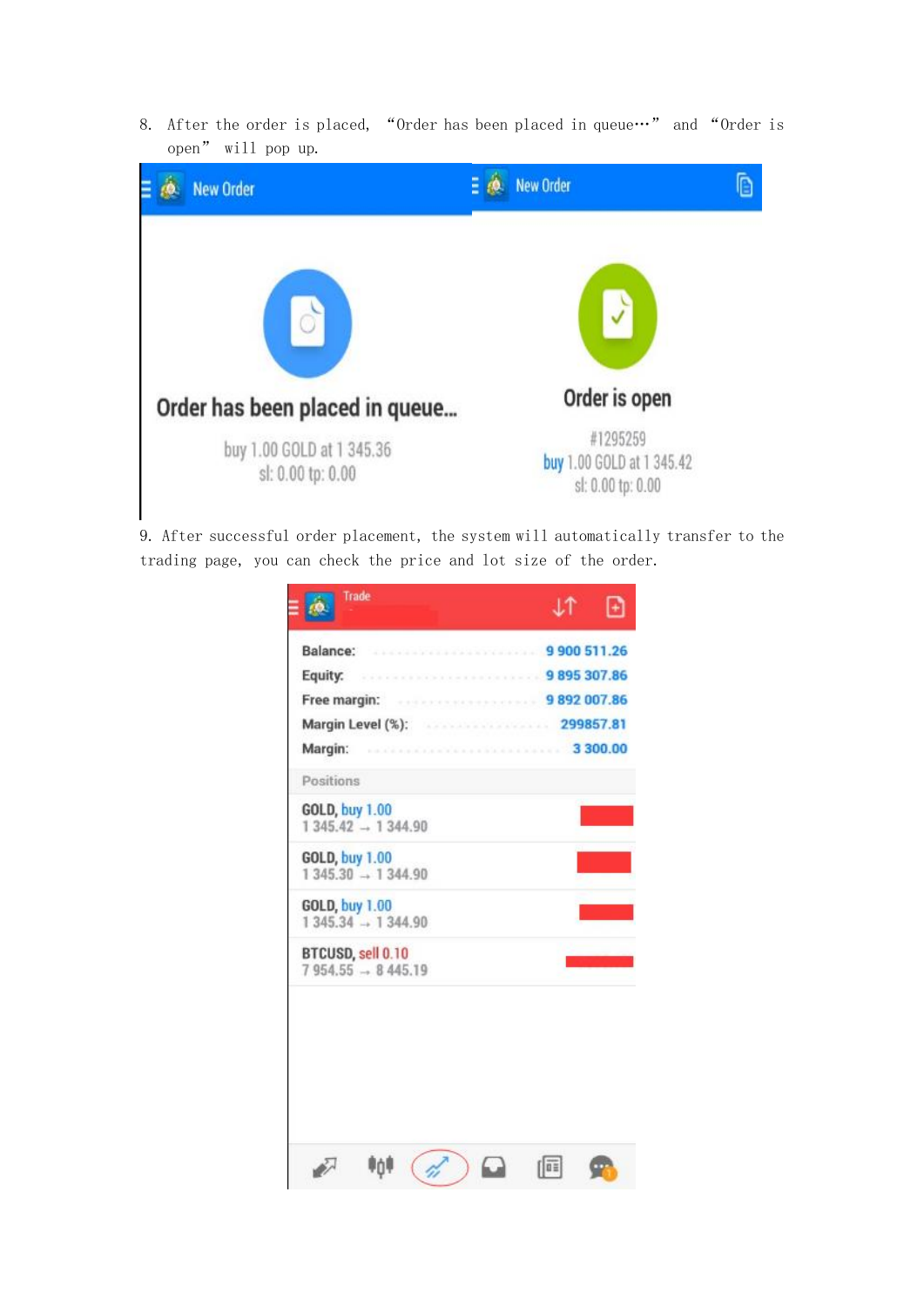10. Set stop loss, take profit: long press the order in the price, a new window will pop up, click "modify order"

| Trade                                        | GOLD, buy    |
|----------------------------------------------|--------------|
| Balance:<br>Equity:                          | Close order  |
| Free margin:<br>Margin Level (%):            | New order    |
| Margin:<br>Positions                         | Modify order |
| <b>GOLD, buy 1.00</b><br>$1345.42 - 1345.01$ | Chart        |
| <b>GOLD, buy 1.00</b><br>$1345.30 - 1345.01$ |              |
| <b>GOLD, buy 1.00</b><br>$1345.34 - 1345.01$ |              |
| BTCUSD, sell 0.10<br>$7954.55 - 8446.36$     |              |
|                                              |              |
|                                              |              |
|                                              |              |
|                                              |              |

11. The modify order window pop up, enter the stop loss, take profit price and click "Modify".

|          | Modify order #1295259<br>buy 1.00 GOLD at 1 345.42                                                                      |                     |         |                              |
|----------|-------------------------------------------------------------------------------------------------------------------------|---------------------|---------|------------------------------|
| $\leq$ 1 | $-0.1$                                                                                                                  | 1.00                | $+0.1$  | $+1$                         |
|          | 1345.13                                                                                                                 |                     | 1345.63 |                              |
|          | 1340.00                                                                                                                 |                     | 1350.00 |                              |
|          |                                                                                                                         |                     |         | 1 345,70                     |
|          |                                                                                                                         |                     |         | 1 345.63<br><b>STORE END</b> |
|          |                                                                                                                         |                     |         | 1 345.50                     |
|          |                                                                                                                         |                     |         | 1 345.40                     |
|          |                                                                                                                         |                     |         | 1345.30                      |
|          |                                                                                                                         |                     |         | 1345.20                      |
|          |                                                                                                                         |                     |         | 134513                       |
|          | Stop Loss or Take Profit you set must differ from market<br>price by at least 300 points. Stops processing is performed | on the broker side. |         |                              |
|          |                                                                                                                         | Modify              |         |                              |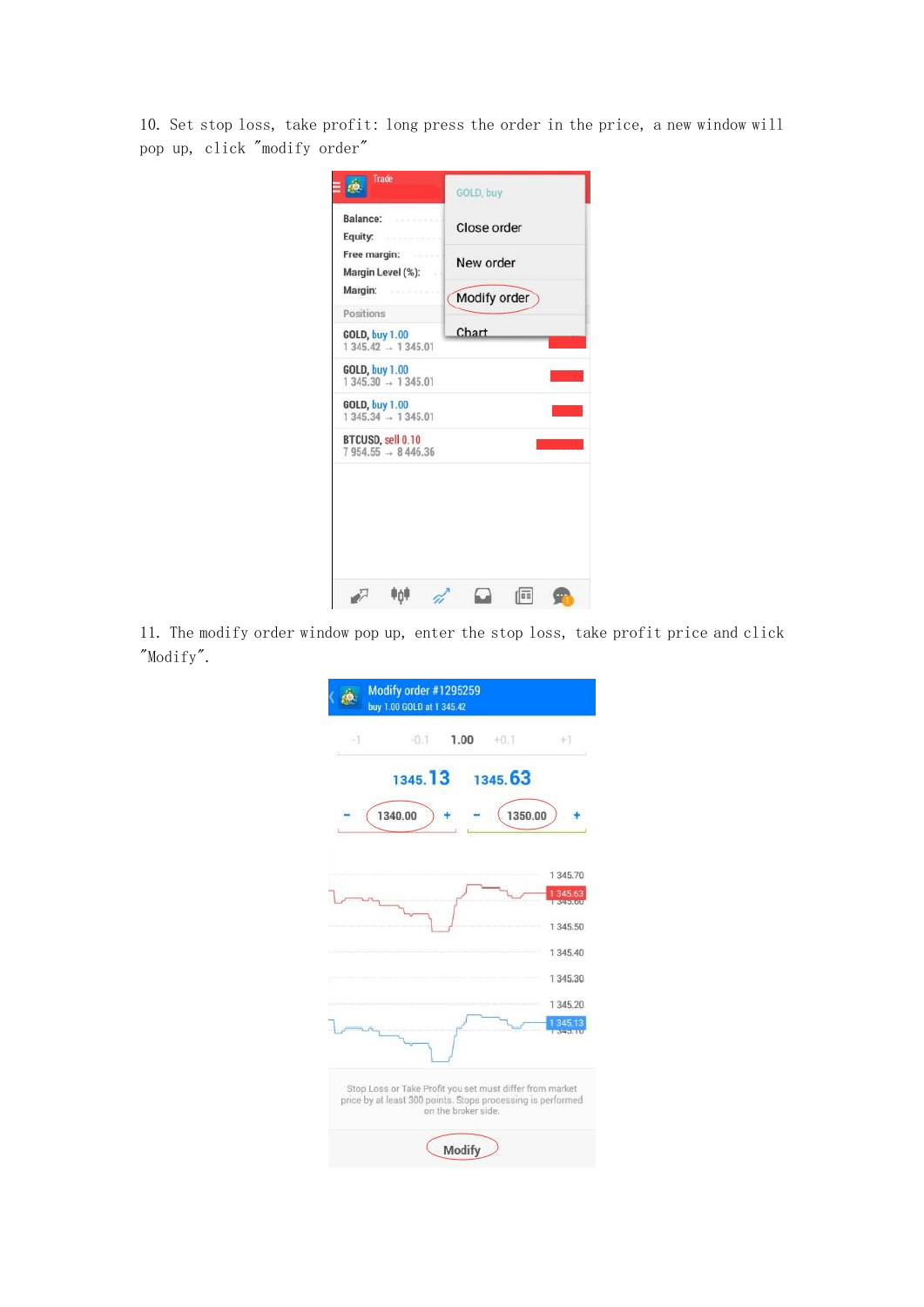12. After the modification, a new window will pop up, "order has been place in queue $\cdots$ " and "Order is modified"



13. The trading page can check the price of your modified stop loss and take profit.

| Trade                                        | USD     |              |            |
|----------------------------------------------|---------|--------------|------------|
|                                              |         |              |            |
| Balance:                                     |         | 9 900 511.26 |            |
| Equity:                                      |         |              | 9895383.36 |
| Free margin:                                 |         |              | 9892083.36 |
| Margin Level (%):                            |         | 299860.10    |            |
| Margin:                                      |         | 3 300.00     |            |
| Positions                                    |         |              |            |
| <b>GOLD, buy 1.00</b><br>$1345.42 - 1345.41$ |         |              |            |
| 2018.03.26 09:19                             |         |              |            |
|                                              | 1340.00 | Swap:        | 0.00       |
|                                              | 350.00  | axes:        | 0.00       |
| IÐ.                                          |         | Commission:  | $-50.00$   |

14. Pending order: long press "GOLD" on the market quotes page to pop up "new order"

| Quotes                        |        |                   |
|-------------------------------|--------|-------------------|
| <b>GOLD</b>                   |        | 1 344.47 1 344.97 |
| <b>SILVER</b>                 | 16.520 | 16.570            |
| <b>WT</b>                     | 65.46  | 65.51             |
| <b>GOLD</b><br>E              |        | B                 |
| New order                     |        |                   |
| E<br>Open chart               |        | Б                 |
| E<br><b>Symbol properties</b> |        |                   |
| Æ<br>Advanced view mode       |        |                   |
|                               |        |                   |
|                               |        |                   |
|                               |        |                   |
| LIT.                          |        | rice              |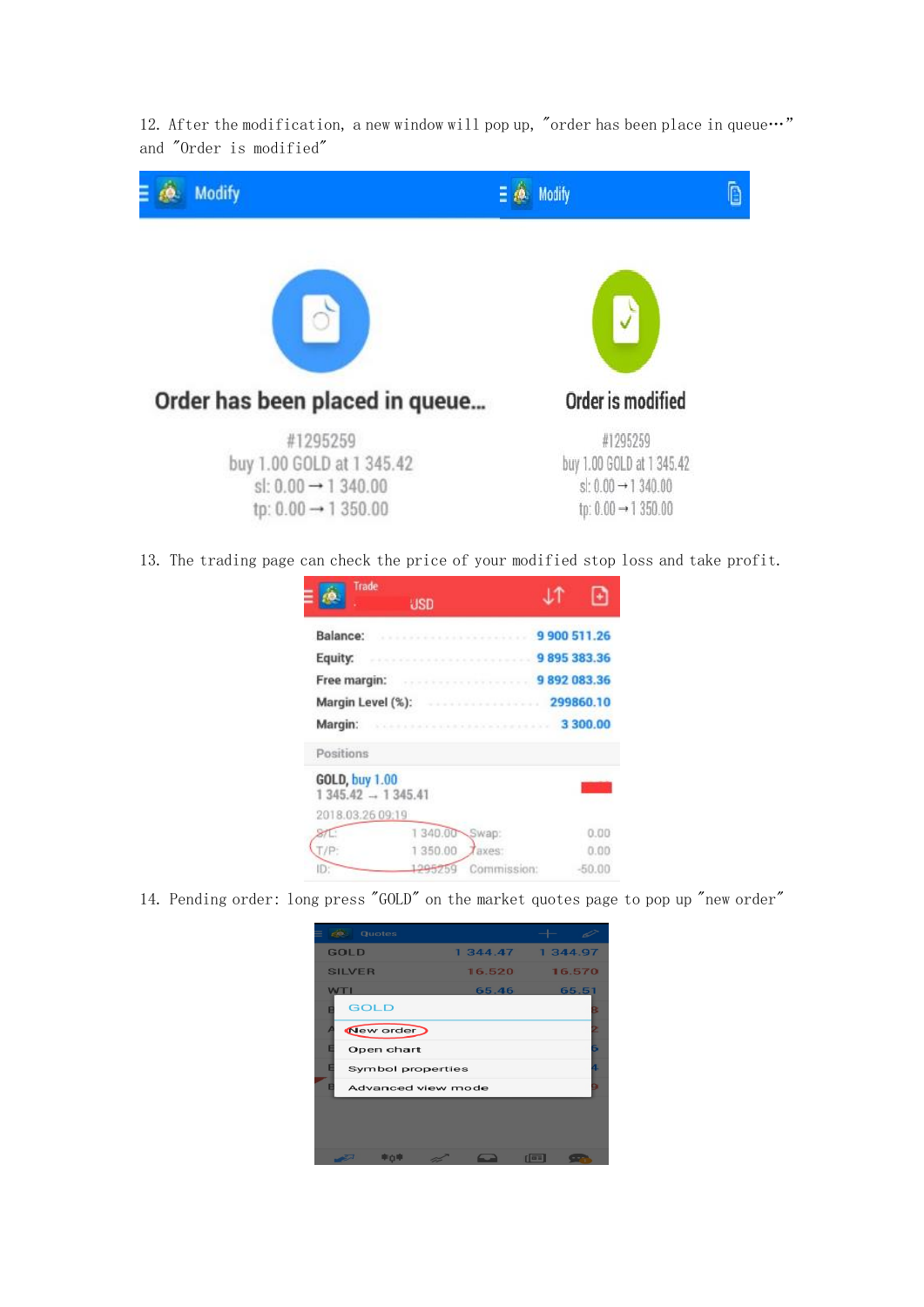15. The pending order selects one of the fours of "buy limit", "sell limit", "buy stop" and "sell stop".



16. Select "Buy Limit", manually enter the price, set Stop Loss, Take Profit, and click "Place".

|       | GOLD<br>GOLD |         |                  |             |         |                      |
|-------|--------------|---------|------------------|-------------|---------|----------------------|
|       |              |         | <b>Buy Limit</b> |             |         |                      |
| -1    |              | $-0.1$  |                  | $1.00 +0.1$ |         | $+1$                 |
|       |              | 1345.16 |                  |             | 1345.66 |                      |
|       |              |         | Price 1342.00    |             |         |                      |
|       | 1338.00      |         |                  |             | 1348.00 |                      |
|       | Expiration:  |         |                  |             |         | GTC                  |
|       |              |         |                  |             |         | 1 345.66<br>1 345.16 |
|       |              |         |                  |             |         | 1 344.20             |
|       |              |         |                  |             |         | 1 343.45             |
| Price |              |         |                  |             |         | 1 342.70             |
|       |              |         | Place            |             |         | 1 342.00             |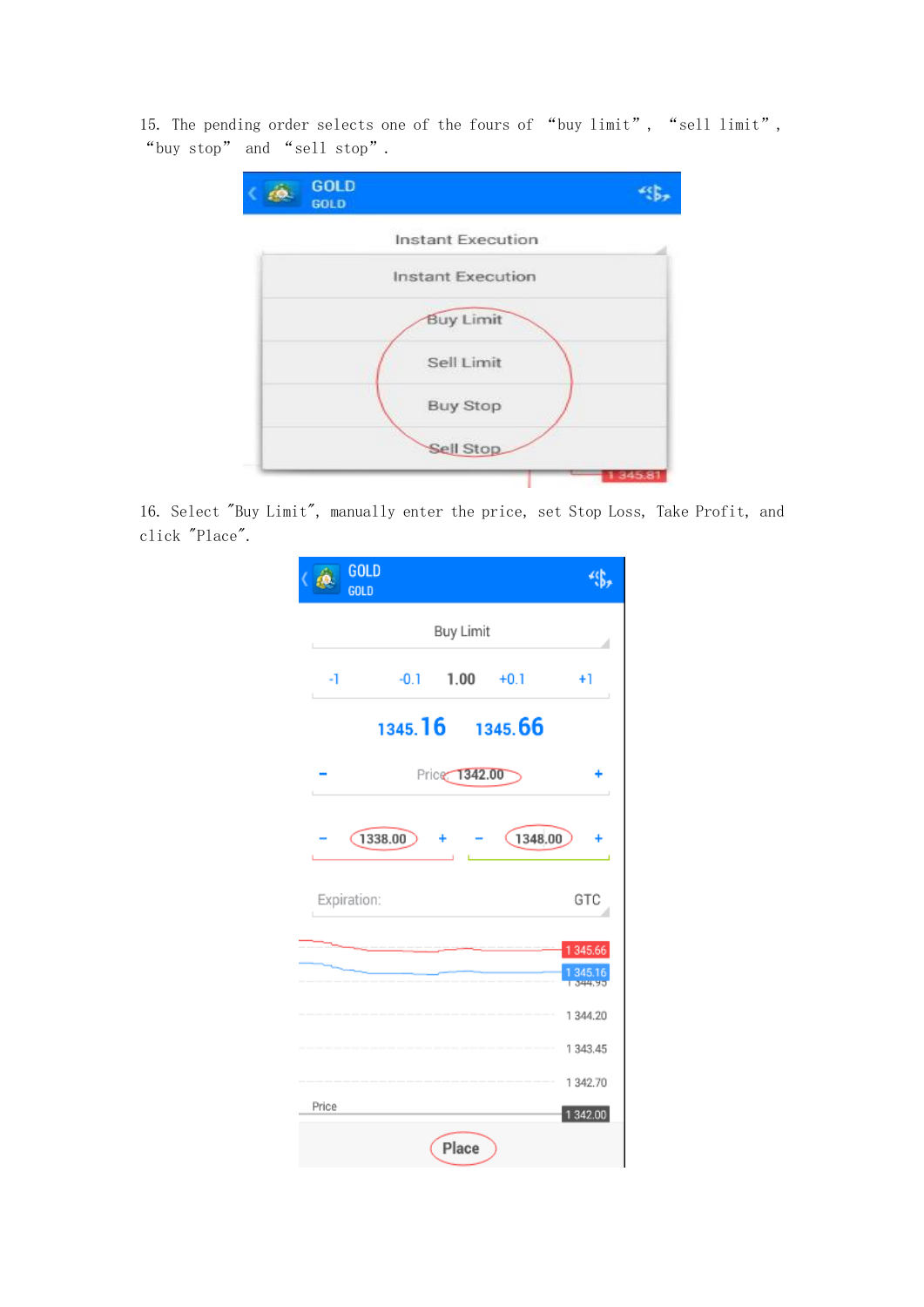

17. Page jump to "order has been placed in queue" and "order is open", click OK.

18. If the pending order is successful, you can check the price of the pending order and the stop loss and take profit in the order on the trading page.

| <b>Trade</b><br><b>USD</b>                                                                                | J.T |          |
|-----------------------------------------------------------------------------------------------------------|-----|----------|
| . 9 900 511.26<br>Balance:<br>Equity:                                                                     |     |          |
|                                                                                                           |     |          |
| Positions                                                                                                 |     |          |
| <b>GOLD, buy 1.00</b><br>$1345.42 \rightarrow 1345.16$                                                    |     |          |
| <b>GOLD, buy 1.00</b><br>$1345.30 \rightarrow 1345.16$                                                    |     |          |
| <b>GOLD, buy 1.00</b><br>$1345.34 \rightarrow 1345.16$                                                    |     |          |
| BTCUSD, sell 0.10<br>$7954.55 - 8440.02$                                                                  |     |          |
| Orders<br>GOLD, buy limit<br>$1.00$ at $+342.00$                                                          |     | 1 345 66 |
| 2018.03.26 09:24<br>1 338.00<br>Price:<br>$S/L$ :<br>1 348.00<br>T/P:<br>Date:<br>ID:<br>1295261<br>Time: |     | 1 342.00 |
|                                                                                                           |     |          |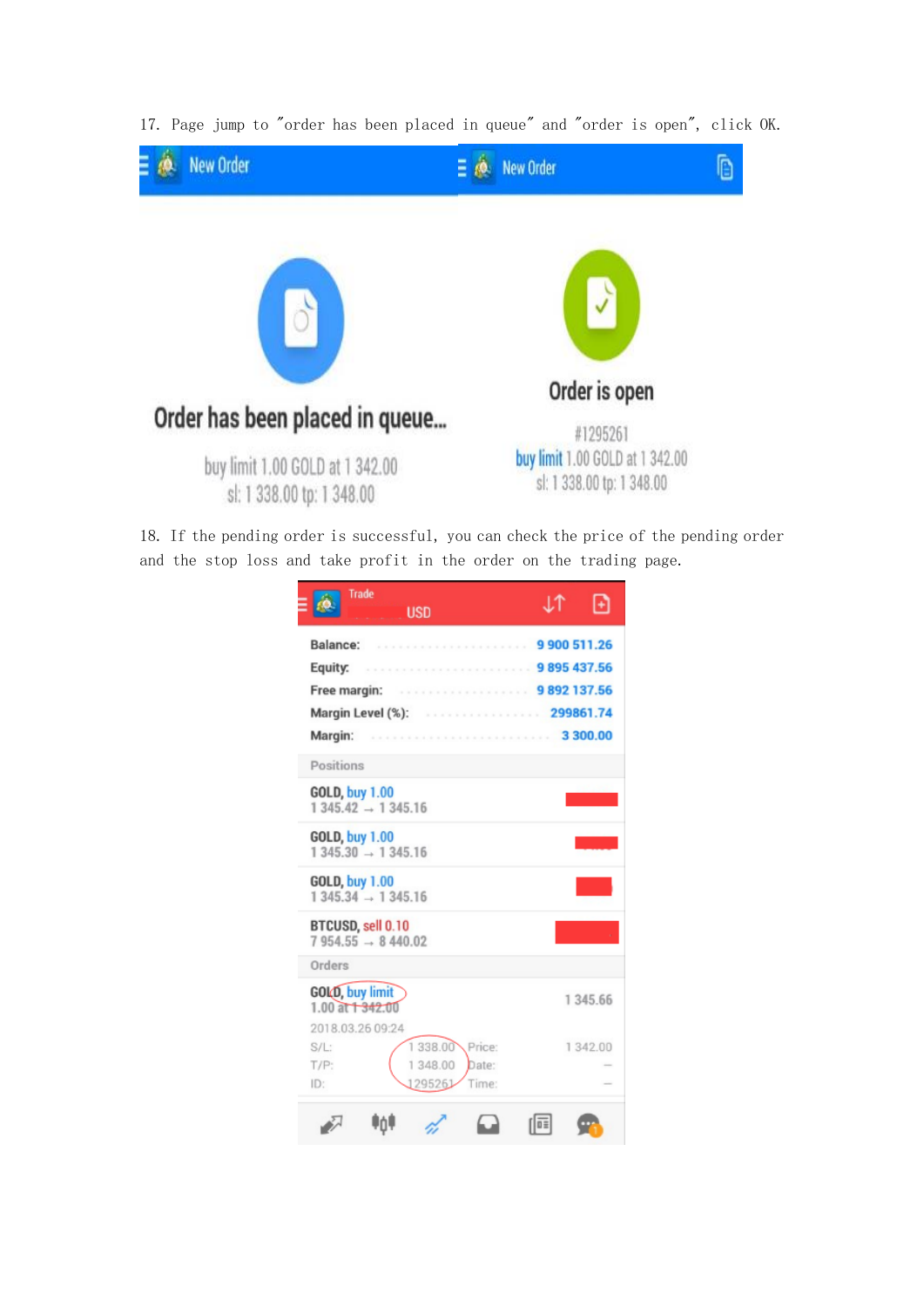19. On the trading page, long press the order in the price.

| Trade                         | .l.T |  |
|-------------------------------|------|--|
| Balance: 9900 511.26          |      |  |
| Equity: 9895 307.86           |      |  |
| Free margin: 9892 007.86      |      |  |
| Margin Level (%): 299857.81   |      |  |
| 3 300.00<br>Margin:           |      |  |
| Positions                     |      |  |
| <b>GOLD, buy 1.00</b>         |      |  |
| $1345.42 - 1344.90$           |      |  |
| <b>GOLD, buy 1.00</b>         |      |  |
| $1345.30 \rightarrow 1344.90$ |      |  |
| <b>GOLD, buy 1.00</b>         |      |  |
| $1345.34 \rightarrow 1344.90$ |      |  |
| BTCUSD, sell 0.10             |      |  |
| $7954.55 - 8445.19$           |      |  |
|                               |      |  |
|                               |      |  |
| ΨńΙ                           | 韮    |  |
|                               |      |  |

20. Pop up a new window and click "Close order"

| Trade<br><b>USD</b>                                    |                  | ΤL |          |
|--------------------------------------------------------|------------------|----|----------|
| Balance:                                               | GOLD, buy        |    |          |
| Equity:<br>Free margin:                                | Close order      |    |          |
| Margin Level (%):<br>Margin: <b>Margin:</b>            | New order        |    |          |
| Positions                                              | Modify order     |    |          |
| <b>GOLD, buy 1.00</b><br>$1345.42 - 1345.18$           | Chart            |    |          |
| <b>GOLD, buy 1.00</b><br>$1345.30 \rightarrow 1345.18$ |                  |    |          |
| <b>GOLD, buy 1.00</b><br>$1345.34 - 1345.18$           |                  |    |          |
| BTCUSD, sell 0.10<br>$7954.55 - 8439.15$               |                  |    |          |
| Orders                                                 |                  |    |          |
| <b>GOLD, buy limit</b><br>1.00 at 1 342.00             |                  |    | 1 345.68 |
| 2018.03.26 09:24                                       |                  |    |          |
| $S/L$ :                                                | 1338.00 Price:   |    | 1 342.00 |
| T/P:                                                   | 1348.00<br>Date: |    |          |
| ID:                                                    | 1295261<br>Time: |    |          |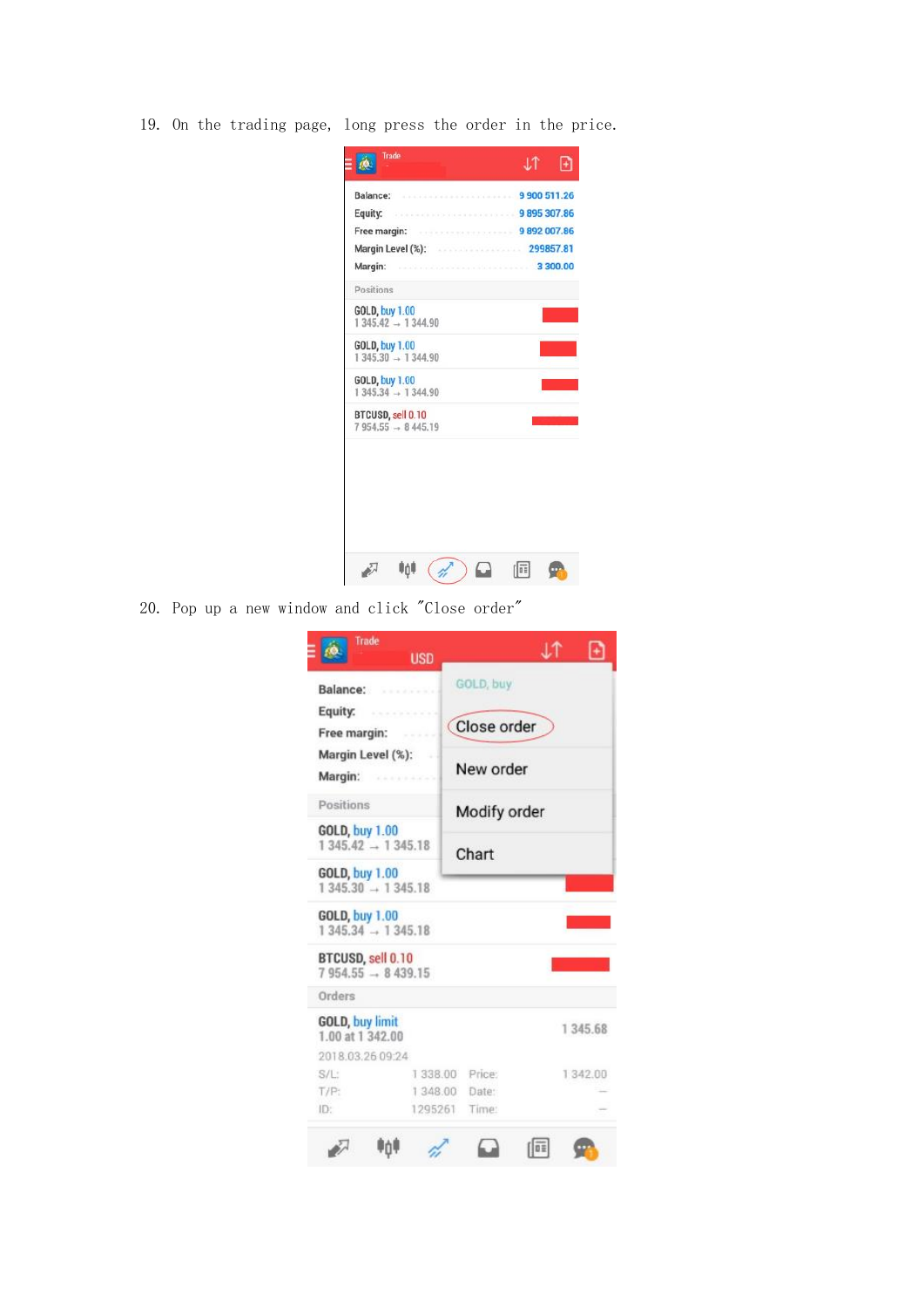21. Click on "Close with loss 112.00" and the order will be successfully closed.



orders.

22. Click for quotes page, Long press "variety" can also be used to place

| <b>Quotes</b> |          |                   |
|---------------|----------|-------------------|
| GOLD          | 1 345.20 | 1 345.70          |
| <b>SILVER</b> | 16.536   | 16,586            |
| WTI           | 65.51    | 65.56             |
| <b>BRENT</b>  | 69.63    | 69.69             |
| <b>AUDUSD</b> | 0.77249  | 0.77279           |
| <b>EURCHF</b> | 1.17187  | 1.17224           |
| <b>EURUSD</b> | 1.23690  | 1.23716           |
| <b>BTCUSD</b> |          | 8 439.23 8 441.92 |

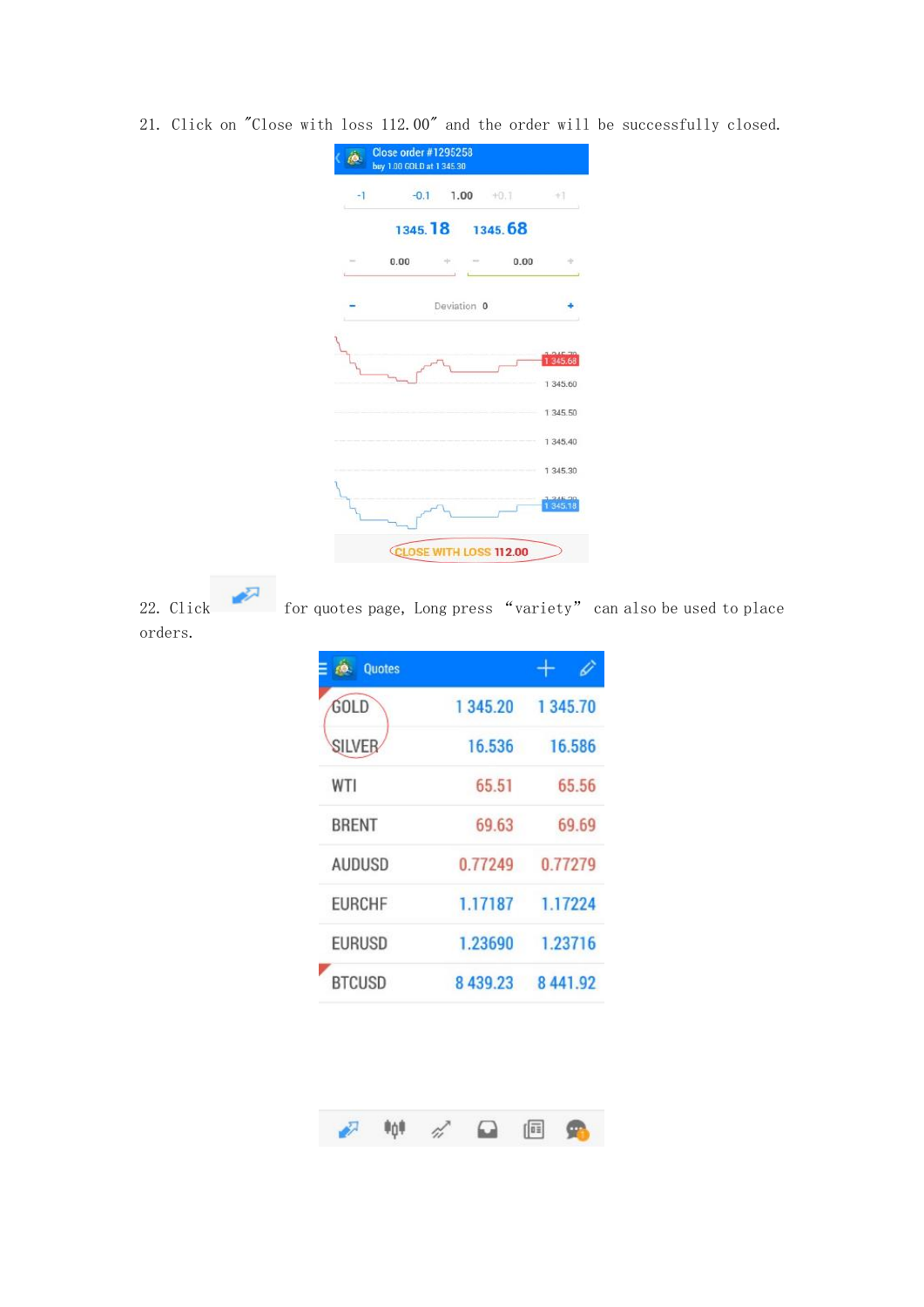

| <b>Trade</b><br>usd                                    |          |
|--------------------------------------------------------|----------|
| Balance:<br>9900447.26                                 |          |
| Equity:                                                |          |
| . 9 893 087.86<br>Free margin:                         |          |
|                                                        |          |
| Margin:                                                |          |
| Positions                                              |          |
| <b>GOLD, buy 1.00</b><br>$1345.42 \rightarrow 1345.12$ |          |
| <b>GOLD, buy 1.00</b><br>$1345.34 \rightarrow 1345.12$ |          |
| BTCUSD, sell 0.10<br>$7954.55 \rightarrow 8443.99$     |          |
| Orders                                                 |          |
| <b>GOLD, buy limit</b><br>1.00 at 1 342.00             | 1 345.62 |

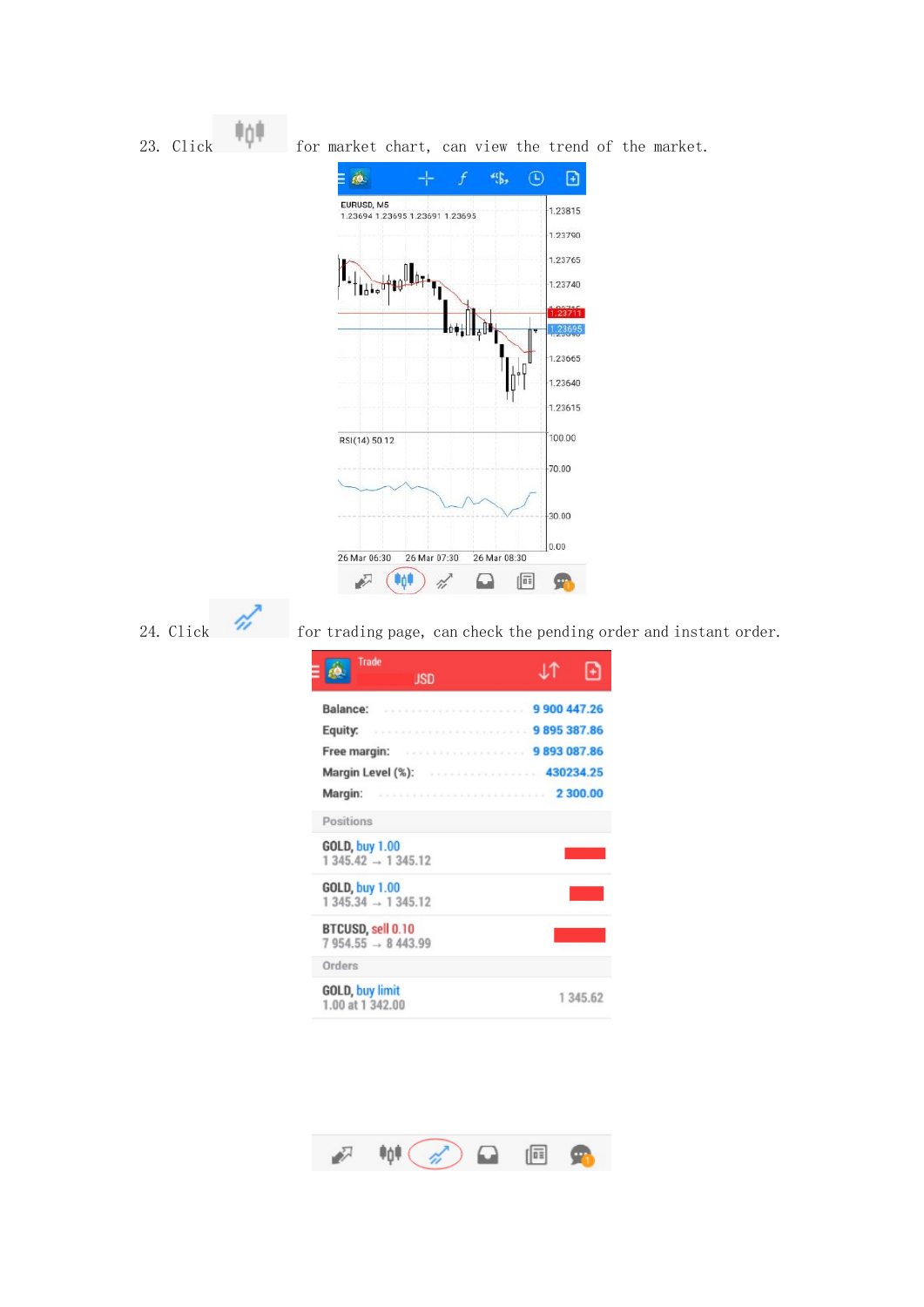



26. Reset password: Click on the account below the market, choose "change password"



below

i